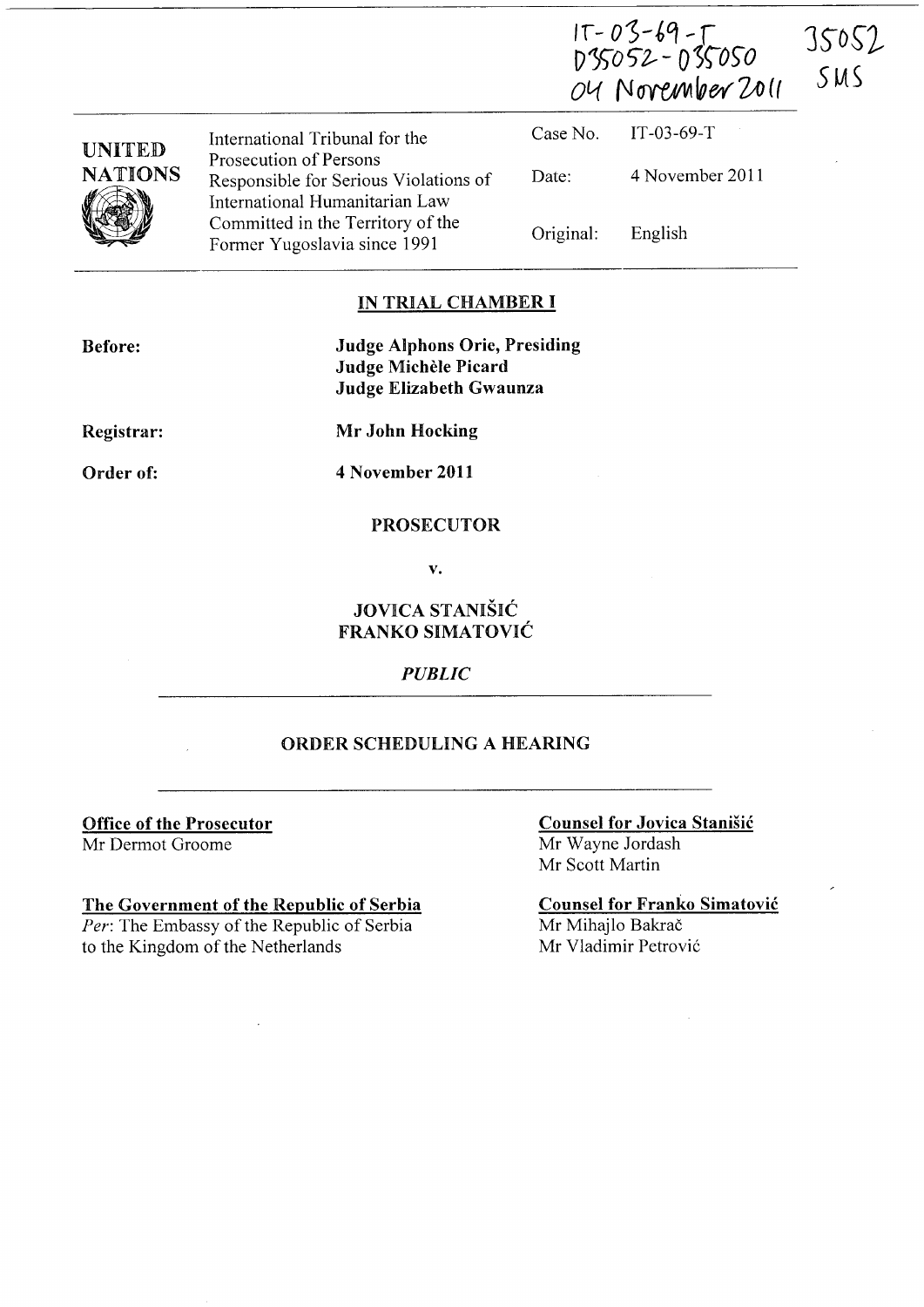TRIAL CHAMBER I of the International Tribunal for the Prosecution of Persons Responsible for Serious Violations of International Humanitarian Law Committed in the Territory of the Former Yugoslavia since 1991 ("Chamber");

BEING SEISED of the Stanišić Defence Application for an Order Pursuant to Rule 54 *bis* Directing the Government of the Republic of Serbia to Produce Documents, filed on 25 October 2011 ("Application") and the Simatović Defence Motion for Binding Order Pursuant to Rule 54 *bis*: Republic of Serbia, filed on 30 May 2011 ("Motion");

NOTING that, upon an invitation from the Chamber, on 7 September 2011, the Republic of Serbia requested a copy of the Motion and additional time to make submissions on it;<sup>1</sup>

CONSIDERING that, according to the Application and the Motion, the Republic of Serbia has failed to provide the Stanisić and Simatović Defence with a number of requested documents; $<sup>2</sup>$ </sup>

CONSIDERING the stage of the proceedings in this case;

FINDING it appropriate to hear oral submissions from the parties and the Republic of Serbia with regard to the Application and the Motion;

CONSIDERING the Republic of Serbia's obligation to co-operate with the Tribunal pursuant to Article 29 of the Tribunal's Statute;

PURSUANT TO Article 29 of the Tribunal's Statute and Rules 54 and 54 *bis* of the Tribunal's Rules of Procedure and Evidence ("Rules");

HEREBY ORDERS that a hearing be held on 21 November 2011, at 3 p.m. in Courtroom III of the Tribunal;

REQUESTS that the Republic of Serbia appear before the Chamber through (an) authorized and informed representative(s) at the time and place indicated above;

INVITES the Republic of Serbia's representatives and the Defence - and the Prosecution, if it so wishes - to be ready to discuss the documents sought by the Defence in the order provided for by Annexes A-C to the Application and described in paragraph 5 of the Motion;

The Republic of Serbia's Reply to the Trial Chamber's Invitation to the Republic of Serbia in Relation to the Simatovic Motion for an Order Pursuant to Rules 54 and 54 *bis,* 7 September 2011 (Confidential).

 $\overline{2}$ Application, paras 11-21, Annexes A-C; Motion, paras 13-16, Annexes 1-2.